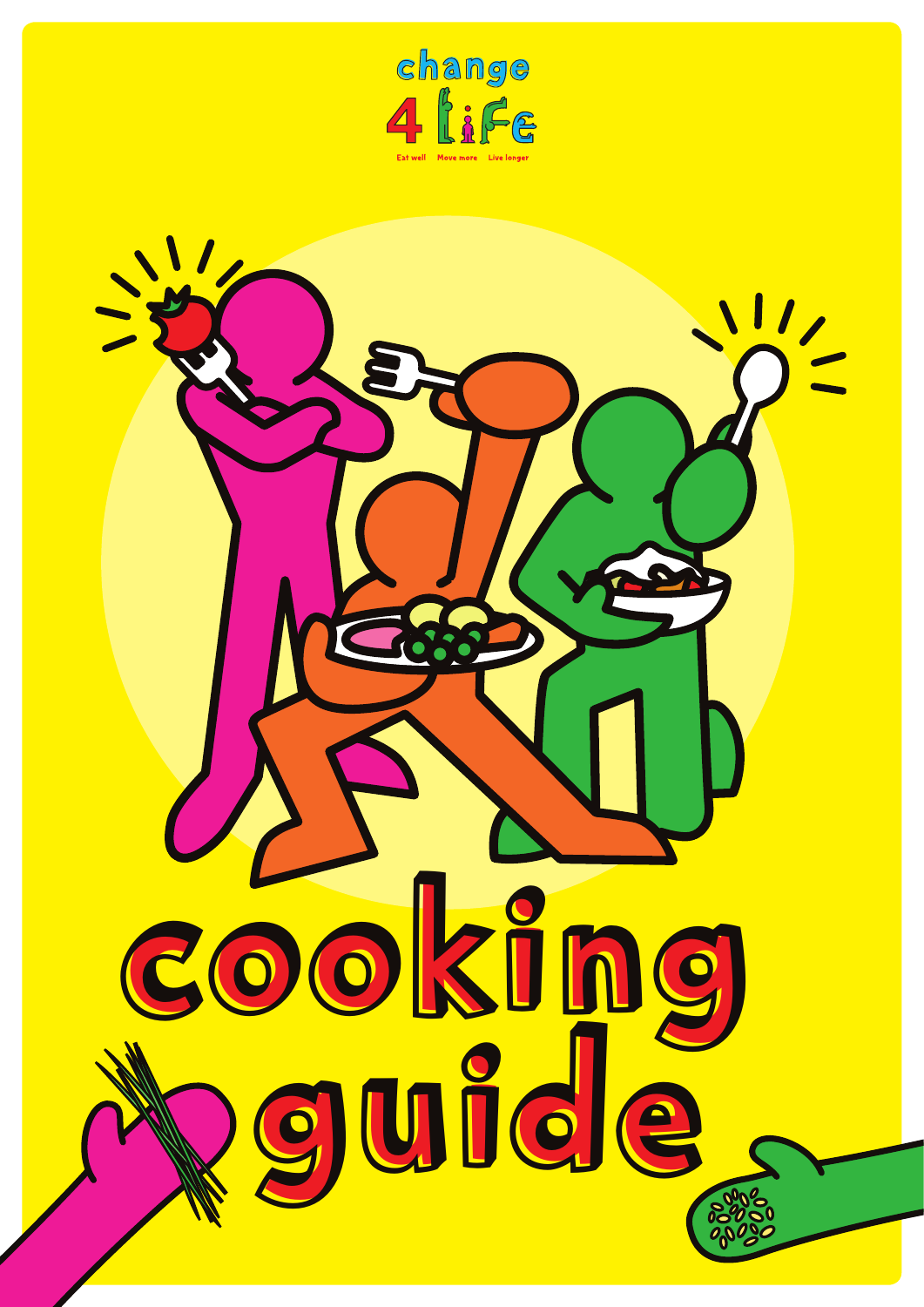



Change4Life has produced this guide to teaching cooking to support the new strand of the National Curriculum which makes cooking and nutrition compulsory for all children in Key Stages 1 and 2.

Cooking and nutrition allows primary school children to be creative, explore real life needs, and cook a range of delicious dishes and meals. They will learn about how to apply healthy eating guidelines, use different food skills and ingredients, and explore where their food comes from.

As part of the new curriculum, a set of core competencies for children and young people has been devised to support progression in learning. They also help schools to explore the curriculum, focusing on aspects of diet and health, consumer awareness, cooking, food safety and active lifestyles.

### There are three key areas to include in your planning for cooking and nutrition:

- 1. Healthy eating and nutrition: The emphasis is on application, not just knowledge. Consider the building blocks; from knowing about different foods, 5 A DAY, the eatwell plate and 8 tips for eating well, through to understanding energy, nutrients, dietary needs and health.
- 2. Cooking: Focus on the skills, not just the recipes ensure that a range of skills are covered. Look at various techniques using different ingredients. Ask children what they like to cook – you may be surprised. In primary schools, cooking activities should happen as often as possible so pupils become confident with non-cooked and predominantly savoury dishes. While food safety and hygiene is not mentioned in the curriculum, it still needs to be taught.

3. Where food comes from: Link to the principles that our food and drink has to be grown, reared, caught and processed – it doesn't just appear by magic! Grow your own food like tomatoes or potatoes in a bucket. Investigate recipes and use maps to work out where food comes from. Ask questions like how is a cow milked? If you can, go on a farm visit. Investigate food labels, use the internet or invite in a farmer to explore where the food comes from.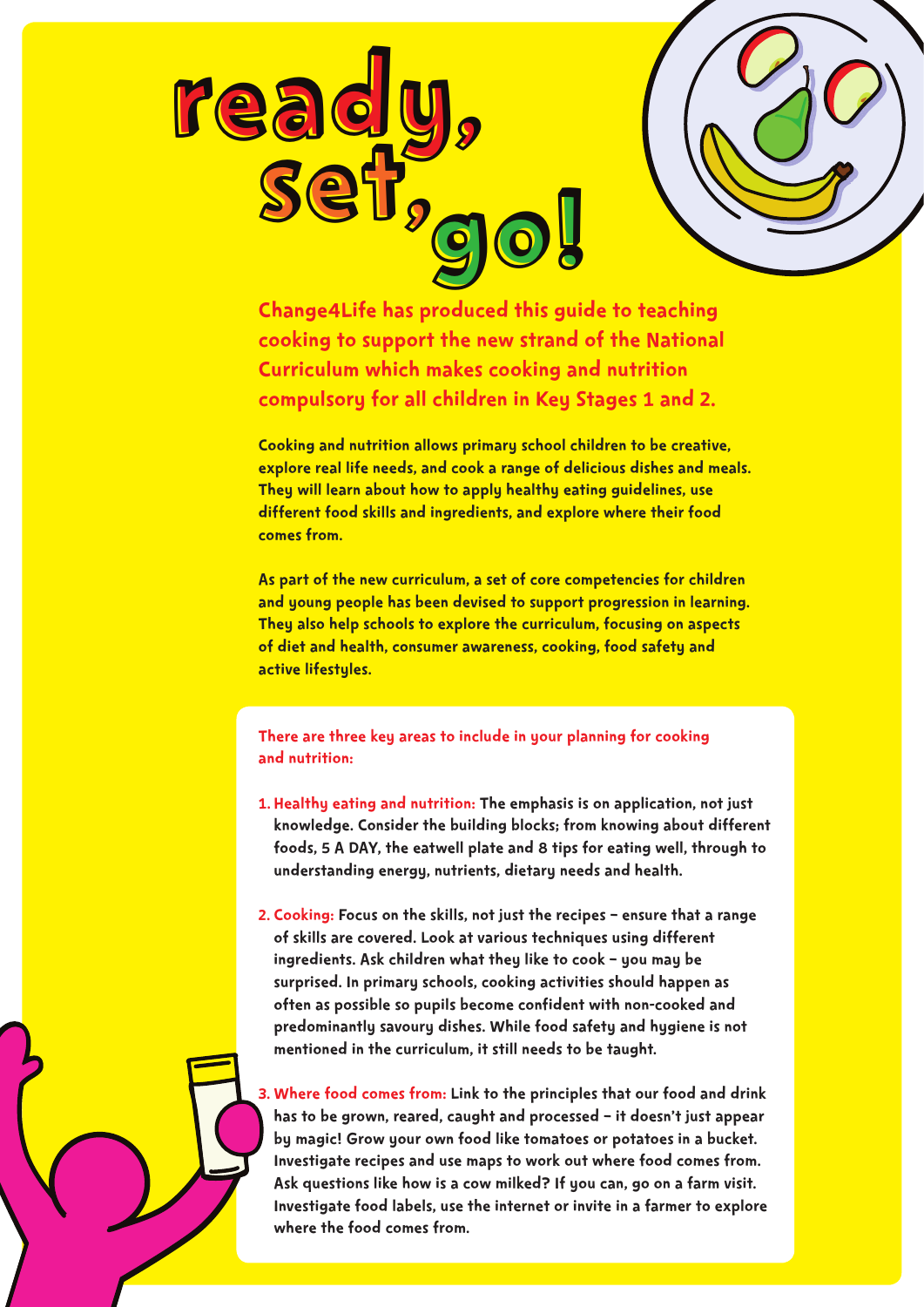| et cooking<br>at school<br>Not all primary schools will have a dedicated food room, although a growing number<br>are in the process of getting one. When setting up an area, consider the following: |                                                                                                                                                                                                                                                                                                                                                                                                                                                                                                                                                                                                                 |
|------------------------------------------------------------------------------------------------------------------------------------------------------------------------------------------------------|-----------------------------------------------------------------------------------------------------------------------------------------------------------------------------------------------------------------------------------------------------------------------------------------------------------------------------------------------------------------------------------------------------------------------------------------------------------------------------------------------------------------------------------------------------------------------------------------------------------------|
| Where in school is<br>the best place?                                                                                                                                                                | A dedicated room or area is great and makes it easier to manage. If not, setting up a<br>designated space in the classroom, hall or dining room works well. Work on ways to<br>show that it is a food work area e.g. lines on the floor, posters, tables moved together.                                                                                                                                                                                                                                                                                                                                        |
| How can you make<br>the area a safe and<br>accessible place for                                                                                                                                      | Many schools move tables together to create a cooking space in the classroom or<br>hall. Tables should be thoroughly cleaned and covered with plastic tablecloths which<br>should also be clean and disposable.                                                                                                                                                                                                                                                                                                                                                                                                 |
| the children to<br>work?                                                                                                                                                                             | Think about how many children will be preparing and cooking. Do you anticipate<br>small groups of four or eight, or whole classes? This will affect the space and cooking<br>equipment needed.                                                                                                                                                                                                                                                                                                                                                                                                                  |
| Do you have access<br>to cooking facilities?                                                                                                                                                         | If you are going to include recipes that involve the use of heat, do you have portable<br>facilities that can be used in any classroom? Is there a cooker that can be used in<br>another room? Portable induction hobs and pans can be used in different areas.                                                                                                                                                                                                                                                                                                                                                 |
| What equipment do<br>you need and where<br>will it be stored?                                                                                                                                        | The most important thing is that the equipment is suitable for the children. Think<br>about the size and shape of tools and equipment that the children will use and<br>where it will be stored.                                                                                                                                                                                                                                                                                                                                                                                                                |
|                                                                                                                                                                                                      | The number of pieces of equipment will depend on the space you have available and<br>group sizes, and of course the budget. Avoid glass equipment for children, but it is<br>good for teacher use so the children can see what is happening. Items to consider<br>include small vegetable knives, large and small plastic bowls, plastic measuring jugs,<br>vegetable peelers, graters, measuring spoons, plastic chopping boards, juice squeezer,<br>table knives and forks, teaspoons, tablespoons, mixing spoons, baking trays, wire<br>racks, weighing scales, cutters and shapes, sieves and rolling pins. |
|                                                                                                                                                                                                      | Use a storage system that can easily be kept clean and separates cooking equipment<br>from general classroom equipment! It is a good idea to keep an equipment list and<br>health and safety reminders handy for staff to use. Many schools store cooking<br>equipment in a large covered plastic box.                                                                                                                                                                                                                                                                                                          |
|                                                                                                                                                                                                      | Other pieces of equipment can include those for use by adults only such as a bread<br>knife, as well as storage containers, saucepans, baking tins and a blender. You may<br>also need foil, cling wrap and food bags.                                                                                                                                                                                                                                                                                                                                                                                          |
| <b>Where will ingredients</b><br>be stored?                                                                                                                                                          | Ensure that you have facilities to store food safely, such as a fridge for perishable<br>items and a cupboard for non-perishable. Always check the date mark on ingredients.                                                                                                                                                                                                                                                                                                                                                                                                                                    |
| What about hygiene<br>and safety?                                                                                                                                                                    | Hot water and soap is essential for clean, safe hands. Keeping things clean and<br>washing up are important for the children to be involved with too. If you do not have<br>a sink, use a washing up bowl with hot, soapy water. Children will also need aprons.<br>You will also need to supply washing up cloths, tea towels, child sized aprons, washing<br>up bowls (detergent, anti-bacterial spray or wipes for surfaces and table covering if<br>needed) and oven gloves.                                                                                                                                |

 $\boldsymbol{\mathcal{S}}$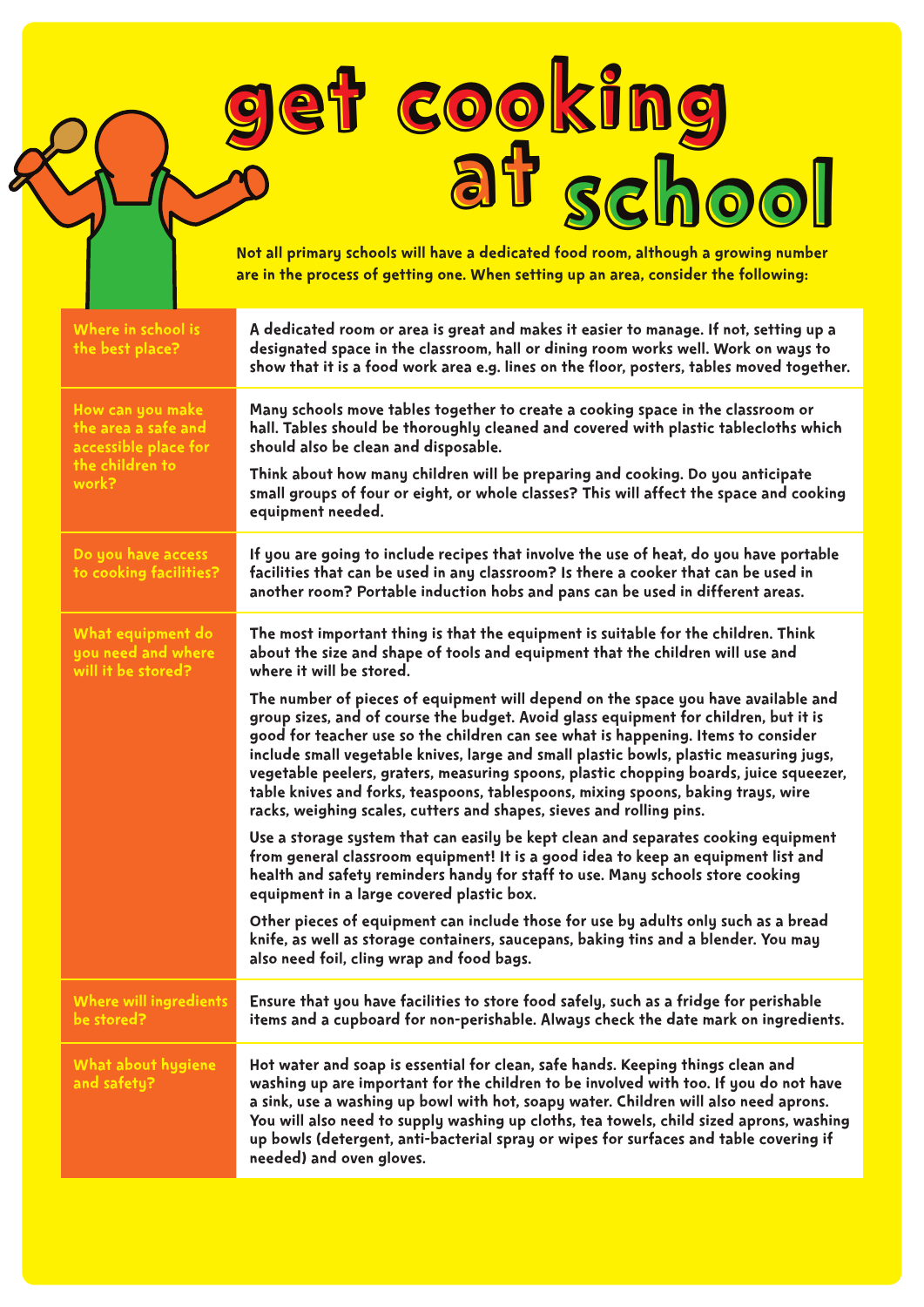

It is important that any cooking session is well prepared in advance to make sure that the learning objectives are delivered as you intend. The checklist will help you identify the main things you need to consider in advance:

- • Choose recipes that are appropriate for the age and ability of the children. For example, non-cook recipes are suitable for younger children. Think about your learning objectives and select recipes to match, e.g. I want them to learn how to use a knife safely and about 5 A DAY therefore we are going to make a fruit salad.
- Make sure that you are confident and competent to demonstrate a skill. Use equipment<br>safely or make a recine you will be the sel send to the safely or make a recipe – you will be the role model.
- • Ensure that <sup>a</sup> parent/carer permission letter has been sent home.
- • Make sure the teaching assistant/adult helper understands the learning objectives and what will be happening, along with any support that you may require.
- • Create an area to cook. Tables should be cleaned with anti-bacterial spray and covered with a wipe clean surface or tablecloth.
- Decide on the number of children who can cook at the same time. This will depend<br>on a number of things, including the assessed to the same time. This will depend on a number of things, including the age and ability of the children, number of staff available, room size, equipment and facilities available.
- Check that you have all the ingredients needed and that they are stored correctly.<br>Some foods may need nart proparing exame Some foods may need part preparing or pre-measuring before your demonstration.
- • Make sure that the equipment is clean and in good working order.
- $\bullet$  Check that the equipment is of a suitable size and is suitable for their age and ability.
- Make sure there is a sink or a washing-up bowl in which to wash hands.
- • Place all the ingredients and equipment on trays ready for the cooking session and only get out what you need.
- • Ensure that you have <sup>a</sup> bin for food waste, aprons and cloths for cleaning.
- • Check whether your school recycles empty packaging. In addition, consider what you do with food waste. Many schools have compost.
- • All recipes are based on servings for four adults. Please adjust ingredients proportionally according to numbers, and ages of children.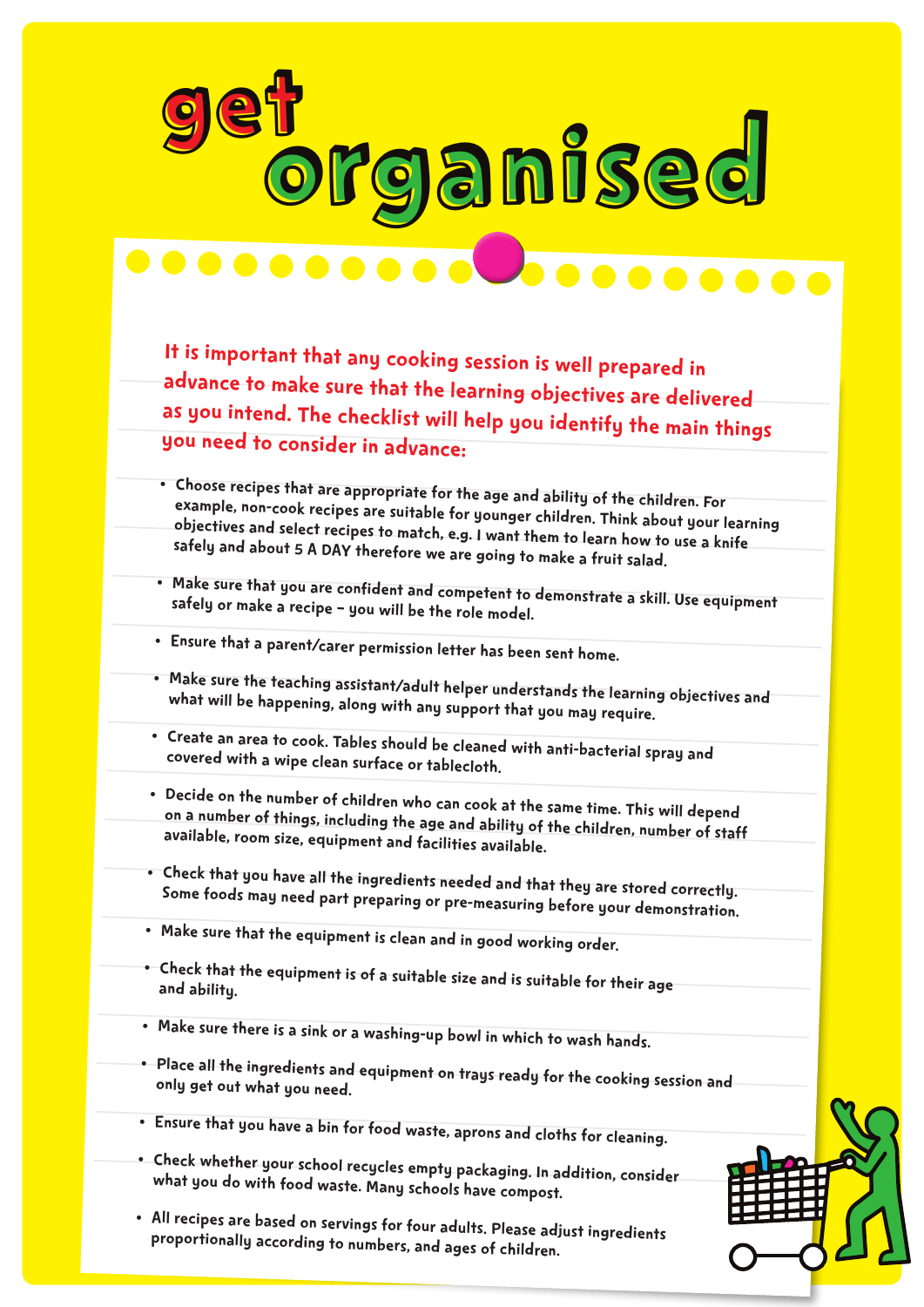# keep<br>If salt experime and cooking food is an essential part of learning and

Preparing and cooking food is an essential part of learning and can be great fun. Providing you follow simple guidelines, it is easy to make activities safe, hygienic and manageable.

Plan progression in your work so that your children know:

- Why it is important to prepare and cook food safely.
- • How to get ready to cook.
- • That food is stored in different ways.
- How to find and use information on food labels.

### Use the following checklist to help you plan and organise:

- A letter has been sent home to check whether any children in the class have food allergies, special dietary requirements, religious or cultural beliefs that prevent them handling or tasting certain foods.
- • Classroom or other furniture is in a safe, practical arrangement.
- • Cooking surfaces wiped with anti-bacterial spray (and covered with plastic cloths, if available).
- • Equipment is clean and ready for use (count knives and sharp tools out and in).
- Ingredients are ready for use some have been partly prepared or weighed.
- • All jewellery and nail varnish removed by adults working with the children.
- • Long hair tied back and sleeves rolled up.
- • Aprons on, again this includes the adults.
- Hands are clean and washed with soap or hand-wash and dried thoroughly.
- Children should know they must wash their hands again if they blow their nose, cough or sneeze into their hands, touch hair, cuts or spots.
- • Children should know they must remove their apron if they go to the toilet; wash their hands in the toilet sink when they have used the toilet and wash again in the classrooj sink before they go back to their cooking.
- • Children know how to use the equipment safely (teacher demonstration).

### Other things to know about:

- • First aid policy and facilities.
- • School health and safety policy and risk assessments.
- • Whole school food policy.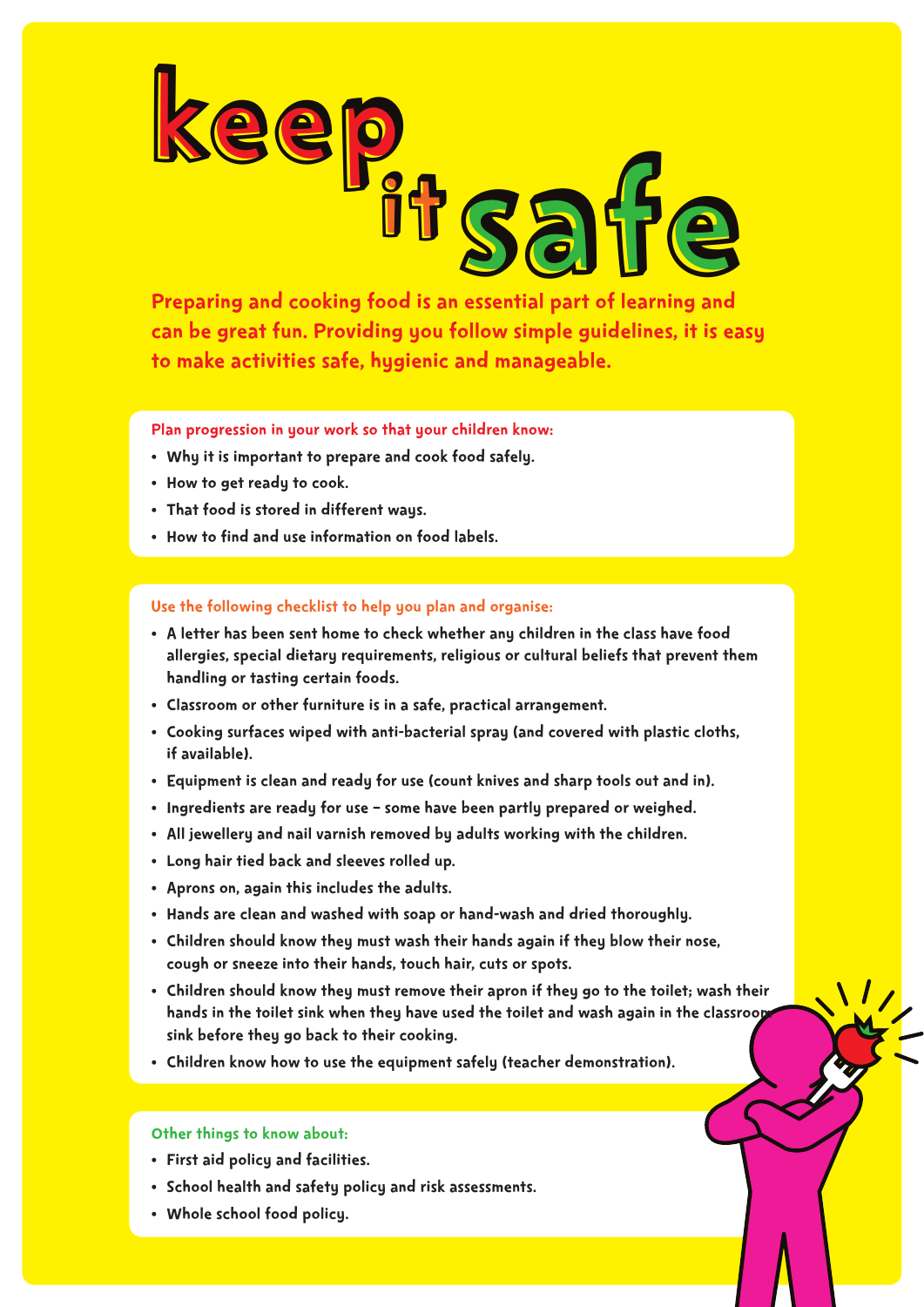# tasty topics



# Eat well

The children will learn about healthy eating and apply what this means for themselves and others by planning and cooking dishes. The messages and concepts for healthy eating should be based on the eatwell plate, the UK healthy eating model, and the 8 tips for eating well.

Review these resources to look at the key messages you plan to teach, as well as the recipes you choose. Start work looking at 5 A DAY and foods from the eatwell plate food groups. Then use the 8 tips to build themes and engage children in making real choices e.g. breakfast, eating more fish, eating less fat, salt and sugar. Ensure that recipes are predominantly savoury, and children have the opportunity to reflect on the 8 tips in their work as well as being creative.

Plan progression in your work so that your children know:

- • Food and water are essential to life and that everyone needs a balanced, varied diet as shown in the eatwell plate.
- Different people choose different foods for a variety of reasons.
- That food and drink provides energy and nutrients in different amounts.
- About the importance of being physically active and looking after themselves.

# Explore food

Encourage children to be inquisitive about where their food comes from. Start looking at local examples of food production or labels on food packaging, linking these to maps. Ensure that children understand that all food must be produced (such as farmed or caught) and processed (such as washing, milling or cooking).

### Plan progression in your work so that your children know:

- Where food comes from, examples of foods from plants and animals.
- • That food has to be farmed, caught or grown at home.
- • Food is produced in the UK and around the world.
- That food is changed from farm to fork to make it safe to eat.
- • Sources of common ingredients found in different dishes and meals.

Where possible, organise visits to farms, allotments or gardens to see food being produced. If you have a school garden get growing. If not, why not start simple?

### Let's cook more

Children really enjoy practical work, learning about and tasting different ingredients and cooking. By using a range of recipes, you can challenge children to learn and achieve more.

Plan progression in your work so that your children develop practical skills and knowledge in:

- The variety of ingredients that can be used from the UK and around the world.
- Different pieces of equipment used for cooking, some of which have special jobs.
- • The number of basic food skills and techniques which enable us to cook a variety of dishes.
- The safe and hygienic storage, preparation and cooking of food.
- • Applying current healthy eating advice, the needs of different people and food occasions.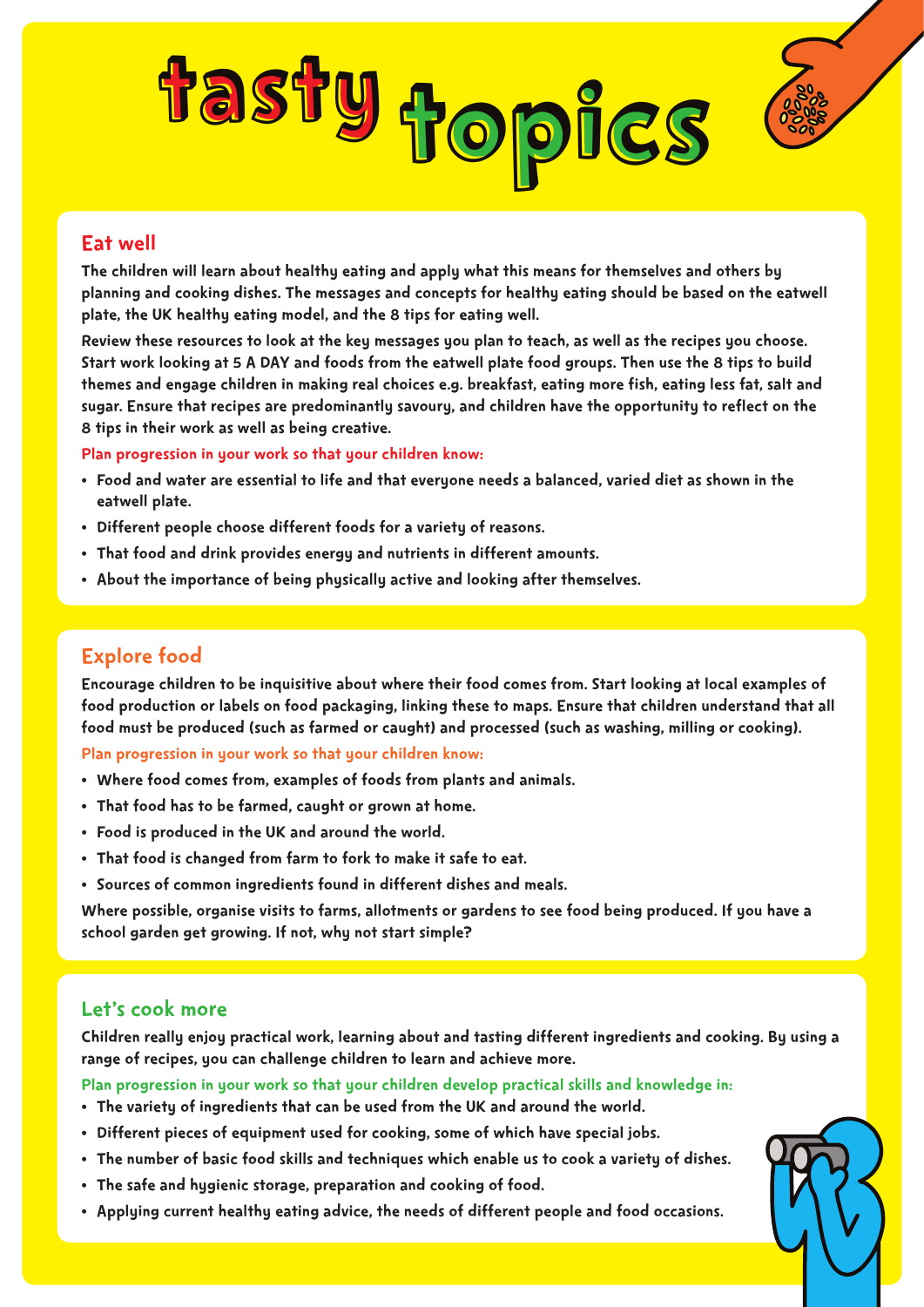### Engage throughout the school

It is a great idea to try and involve your school community with food activities, there is often a wealth of knowledge and enthusiasm that can be shared.

- • Make sure that parents and carers are kept informed about food activities. Let them know that you've started to teach cooking and nutrition in the curriculum e.g. school newsletters, websites.
- Send a permission letter home to check whether any children have food allergies, special dietary requirements, religious or cultural beliefs that prevent them handling or tasting certain foods.
- • Send copies of recipes home to encourage children and parents/carers to work together.
- • Invite parents/carers to join their children at school to cook.
- • Create a cooking display in the entrance hall/foyer; use lots of photographs of children cooking, as well as images of their final dishes.
- • You may find a member of the school community like a local farmer, butcher or chef who is willing to bring their expertise to the classroom. This will really help to bring food to life.
- • See if your local allotment group are willing to be involved or you may even have your own growing space.
- • Create a school recipe book. Include recipes from children, parents/carers, staff and other members of your local community. You could sell the book to raise money for cooking equipment.
- Find out more about the School Food Plan's [What Works Well](http://whatworkswell.schoolfoodplan.com) website and how it can help you with your food work in school. It is not just about school meals, there is much more. Here you can find lots of ideas of things that have been tried and tested by schools.
- • Learn more about food and hygiene at [www.nhs.uk/Livewell/homehygiene/Pages/Foodhygiene.aspx](http://www.nhs.uk/Livewell/homehygiene/Pages/Foodhygiene.aspx).

### Why not...

- • Link growing activities to work on food origins? Even a window box or small container can enable the children to grow their own.
- • Tackle environmental issues such as reducing food waste and recycling.
- • Celebrate work already going on at school, for example Eco-Schools.
- • Integrate the teaching of food across the curriculum? There are many opportunities to be creative.
- • Encourage children to try foods they are less familiar with? You may find members of your community are very willing to share information about food and culture from different countries, as well as offer to visit the school to demonstrate making different recipes.

### Love to cook

The most important message is to engage the children with a variety of food activities that build their knowledge, understanding and application of:

 $\bf M$ 

- • A healthy and varied diet.
- • Where food comes from and what happens to it before we buy it.
- How to prepare and cook a variety of (mainly savoury) dishes.